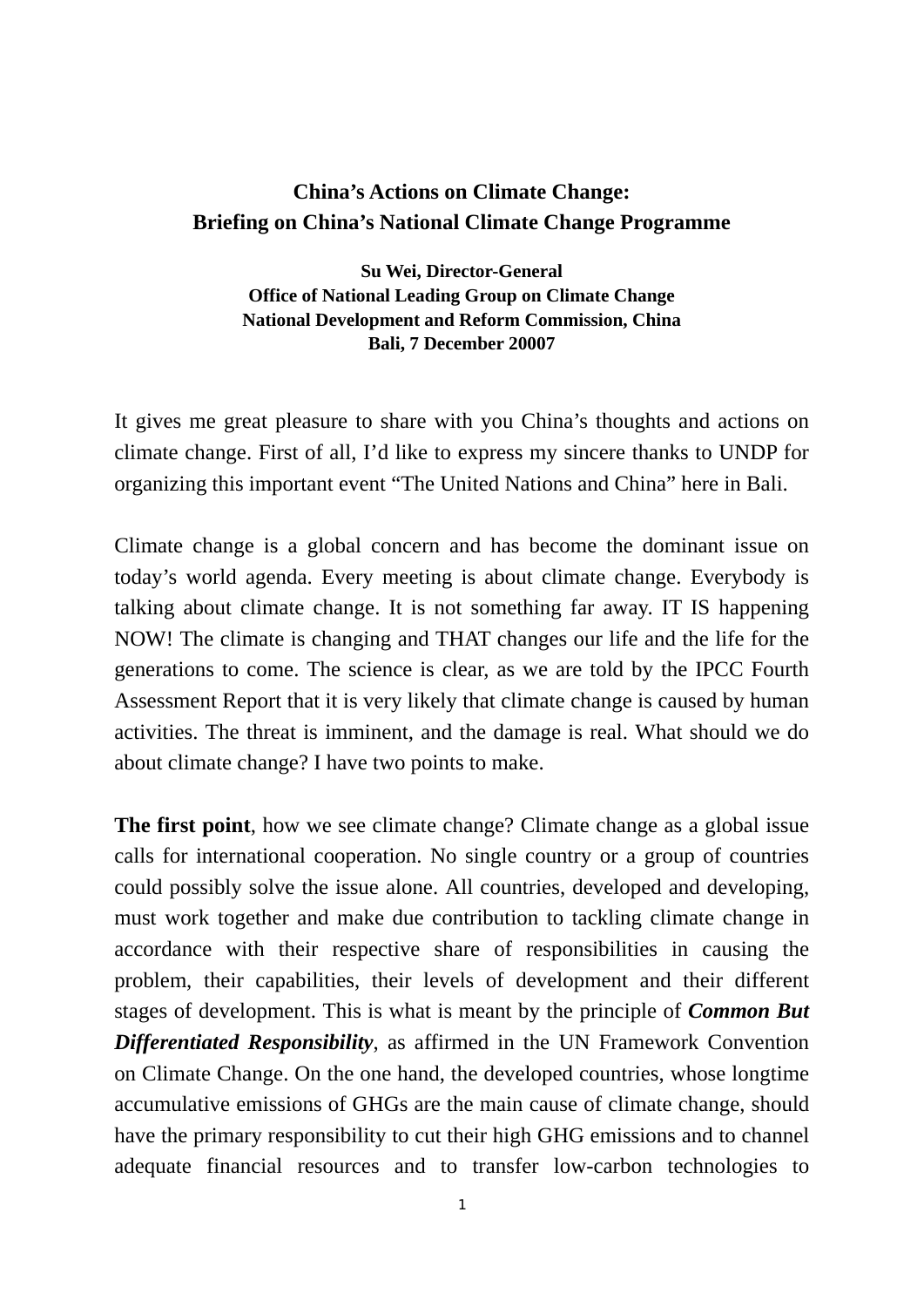developing countries so as to enable the latter to effectively contribute to mitigating and adapting to climate change. On the other hand, the developing countries, who are innocent in terms of responsibility for causing the problem, are by far the biggest victims. This is not to say that they would count on the developed countries acting alone. Even though confronted with enormous task of economic development and poverty eradication, the developing countries are acting on climate change by pursuing sustainable development and trying very hard to avoid the unsustainable way of production and life taken by the developed countries.

**The second point,** what to do about climate change? Addressing climate change should be action-oriented. We have the UNFCCC and its Kyoto Protocol as the legitimate framework, where we all have clear and firm commitments. Such commitments would remain letters on a paper if not transformed into concrete results through national actions. So, it is of paramount importance to strengthen the implementation of the Convention and the Protocol. In China, we have some experiences in national implementation and had achieved some tangible progress. Climate change is high on China's agenda. Our head of government, Premier Wen Jiabao, is heading the National Leading Group on Climate Change, with 17 ministers as members. China is making efforts to integrate climate change considerations into national socio-economic development programs. In June this year, after years of preparation and efforts, China published its National Program to address climate change, which falls squarely within the implementation of Article 4.1 of the UNFCCC. I am happy to highlight the following points:

Firstly, China's achievements in mitigating climate change. The greatest contribution is that China has **lower historical emissions and lower** *per capita* **emissions of greenhouse gases.** China's *per capita* CO<sub>2</sub> emissions from fossil fuel combustion in 2004 are 3.65 tons, about 33% of that of OECD countries. The  $CO<sub>2</sub>$  emission intensity per unit GDP is generally on a declining trend, with a decrease of 49.5% in 2004 as compared to1990, while only 16.1% for OECD countries. In the past 20 years or so, China has made **serious efforts and achieved outstanding results:** 

• By restructuring economy and improving energy efficiency, **1,800 Mt**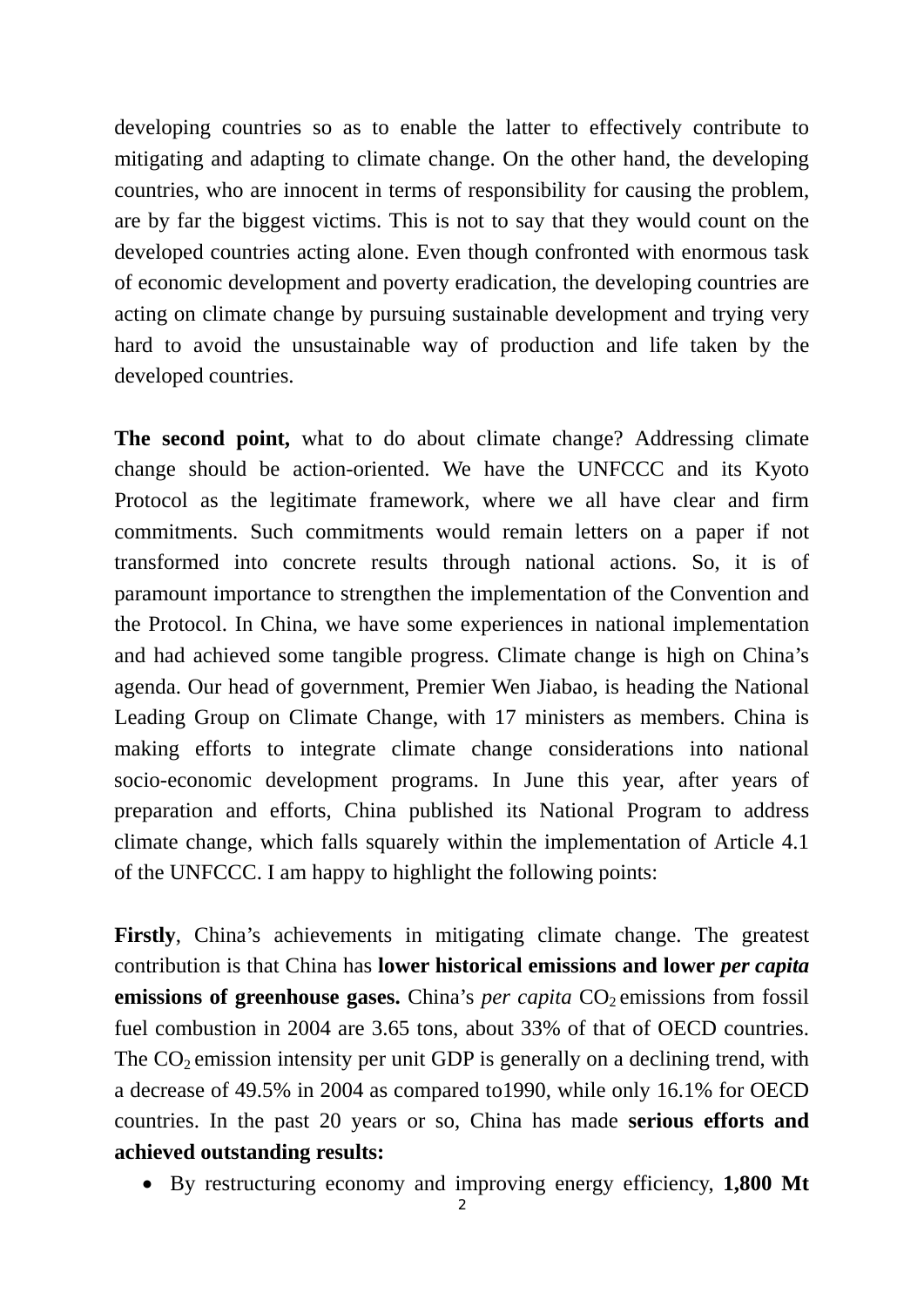## **CO2 emissions avoided** from 1990 to 2005;

- By developing low-carbon and renewable energy to optimize the energy mix, which increased the share of renewable energy in the total energy consumption to  $7.5\%$ , 380 Mt  $CO<sub>2</sub>$  emissions avoided;
- By afforestation, forest management and deforestation avoidance, **5,110**  Mt CO<sub>2</sub> emissions avoided from 1980 to 2005;
- By controlling population growth, which avoided over 300 million births by 2005, **1,300 Mt CO<sub>2</sub> emissions avoided** in 2005 alone; and efforts and contributions in the past to deal with climate change

**Secondly, China has set very ambitious domestic goals to combat climate change:** to make achievements in controlling greenhouse gas(GHG) emissions, to enhance adaptation capacity, to make new progress in advancing science and technology R&D, to remarkably raise public awareness, and to further strengthen institutions and mechanisms. **We have very specifically the following endeavours to control GHG emissions by 2010:** 

- To reduce energy consumption per unit GDP by 20%;
- To increase the share of renewable energy to 10%;
- To stabilize nitrous oxide emissions from industrial processes at 2005 level;
- To control the growth of methane emissions;
- To increase the forest coverage rate to 20%; and
- To increase carbon sink by 50 million tons over 2005 level.

To reach such ambitious objective, China is taking a series of practical and proactive actions including setting up regulatory, legal, financial and economic instruments. You may have learned from the media that China is closing down those backward energy intensive plants and replacing them with advanced ones. China is also implementing the 10 priority energy conservation programmes targeting at more than 1000 key energy intensive enterprises.

For adaptation, China is trying hard to enhance capacity for disaster prevention, warning and mitigation. Efforts are also being made to improve the adaption capacity in the agriculture, water resources, ecosystems, health, tourism, and other sectors. The formulation of national adaptation strategy is well underway.